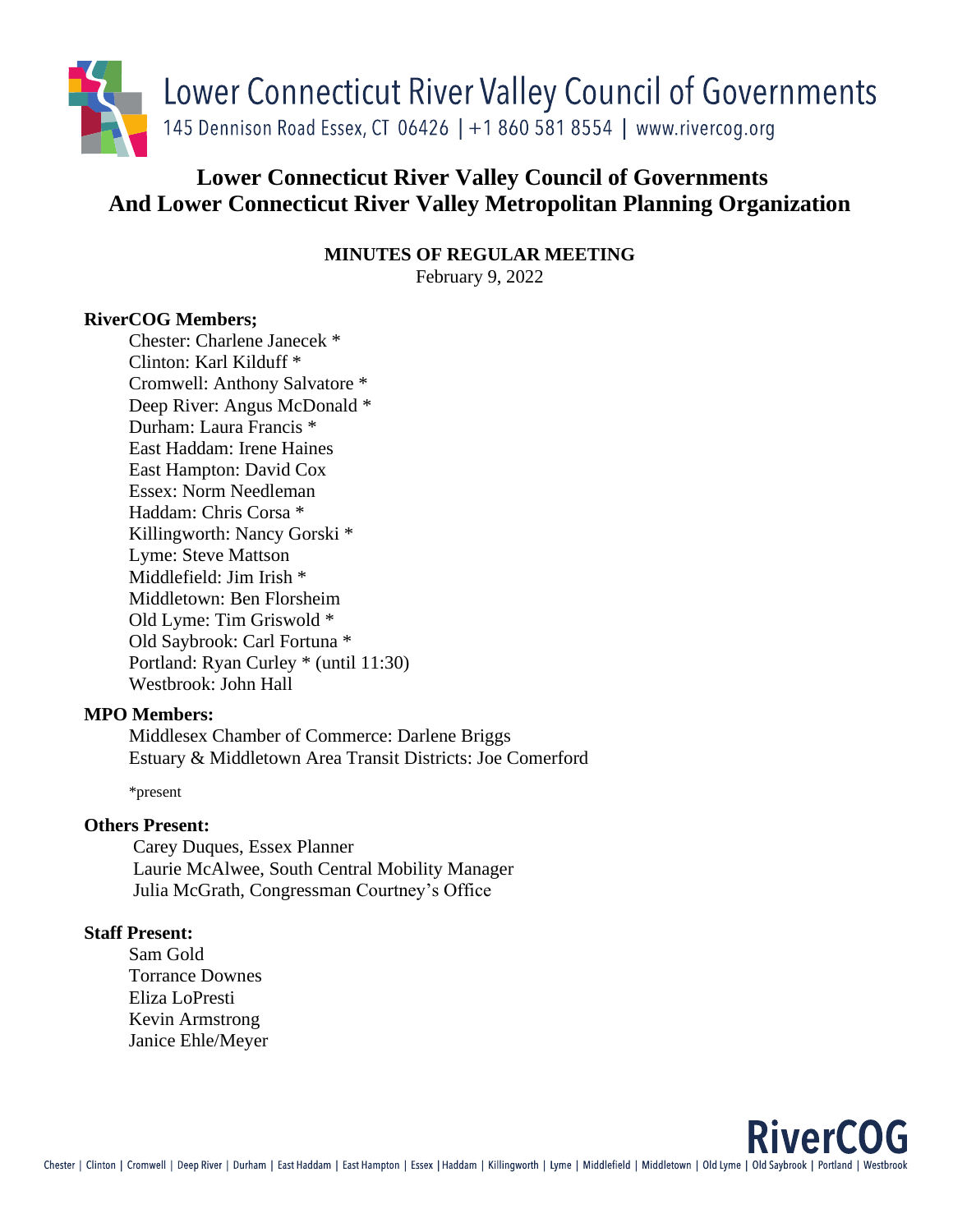## 1. **Call to Order, Roll Call, Introductions**

Chairman Salvatore called the meeting to order at 11:00 A.M. The meeting was held via Zoom teleconference.

#### 2. **Household Hazardous Waste Subcommittee Updates & Recommendations**

The subcommittee is recommending that we close the Essex facility and move to all satellite collections, which will save just under \$3,000 per collection. There will be seven collections, one in each month of the season. They would like to add collections in the Old Lyme/Old Saybrook area, possibly in Essex and in the Chester/Haddam area.

## **a. Moving to All Satellite Collections (motion)**

*Ms. Francis moved to approve the collections becoming all satellite collections; second by Mr. Griswold. Vote was unanimous in favor.* 

## **b. Revised Budget FY22 and New Budget FY23 (motion)**

*Ms. Francis moved to approve the FY22 revised budget of \$73,824; second by Mr. Fortuna. Vote was unanimous in favor. Discussion: There was a question about how the difference in the FY 22 budget will be paid for. Mr. Gold stated that it will be coming out of the fund balance.* 

*Mr. Griswold moved to approve FY23 budget of \$65,951; second by Ms. Francis. Vote was unanimous in favor.* 

The FY 23 assessments could be lower if East Haddam decides to join.

#### **c. Environmental Site Assessments and Building Appraisal for Existing Building (motion)**

*Mr. Fortuna moved to approve a Phase 1 inspection of the Essex site; second by Mr. Griswold. Vote was unanimous in favor.* 

*Discussion: Mr. Griswold noted that at the end of the Phase 1 we will need a legal document between RiverCOG and Essex that the deal is closed, with details. Mr. Fortuna asked who would be hired to execute the Phase 1; Mr. Gold reported that it may go to RFP if it will cost over \$25,000. If it will be less than that amount we can get three quotes.* 

# 3. **Regional ARPA Updates**

# **a. ARPA Administration/Reporting RFP Update**

Nine responses were submitted, they are being looked at now. The CEOs discussed the fact that the towns are now able to claim up to \$10 million in lost revenue, therefore effectively eliminating the need for reporting. Mr. Gold stated that we will survey the towns to see what remains aside from the lost revenue and if guidance on such will be worthwhile.

**RiverCOG** 

# **b. Document Digitization RFP Update**

Seven RFP responses were received and are being reviewed. Mr. Armstrong will put together a packet of information with his initial analysis and scoring rubric.